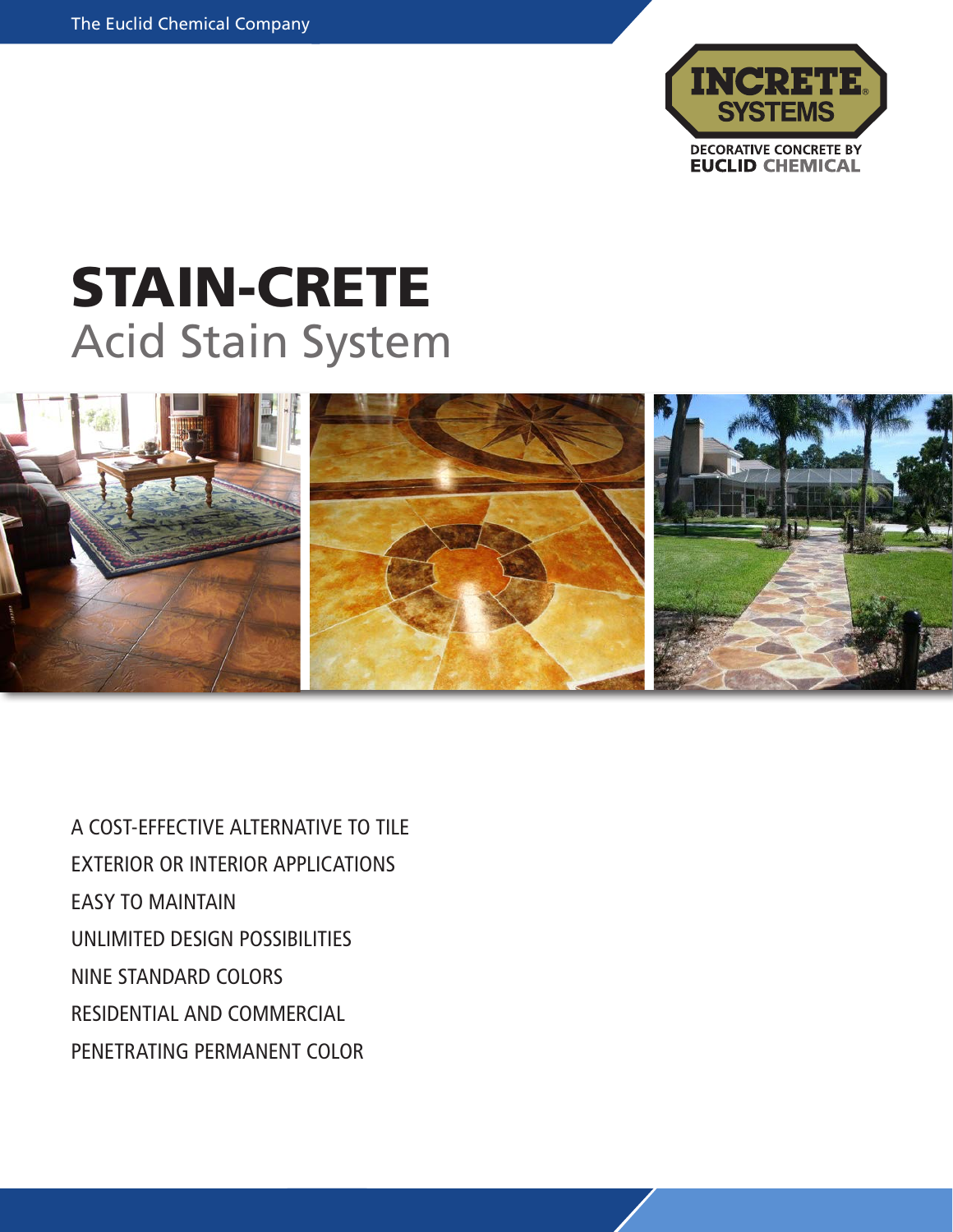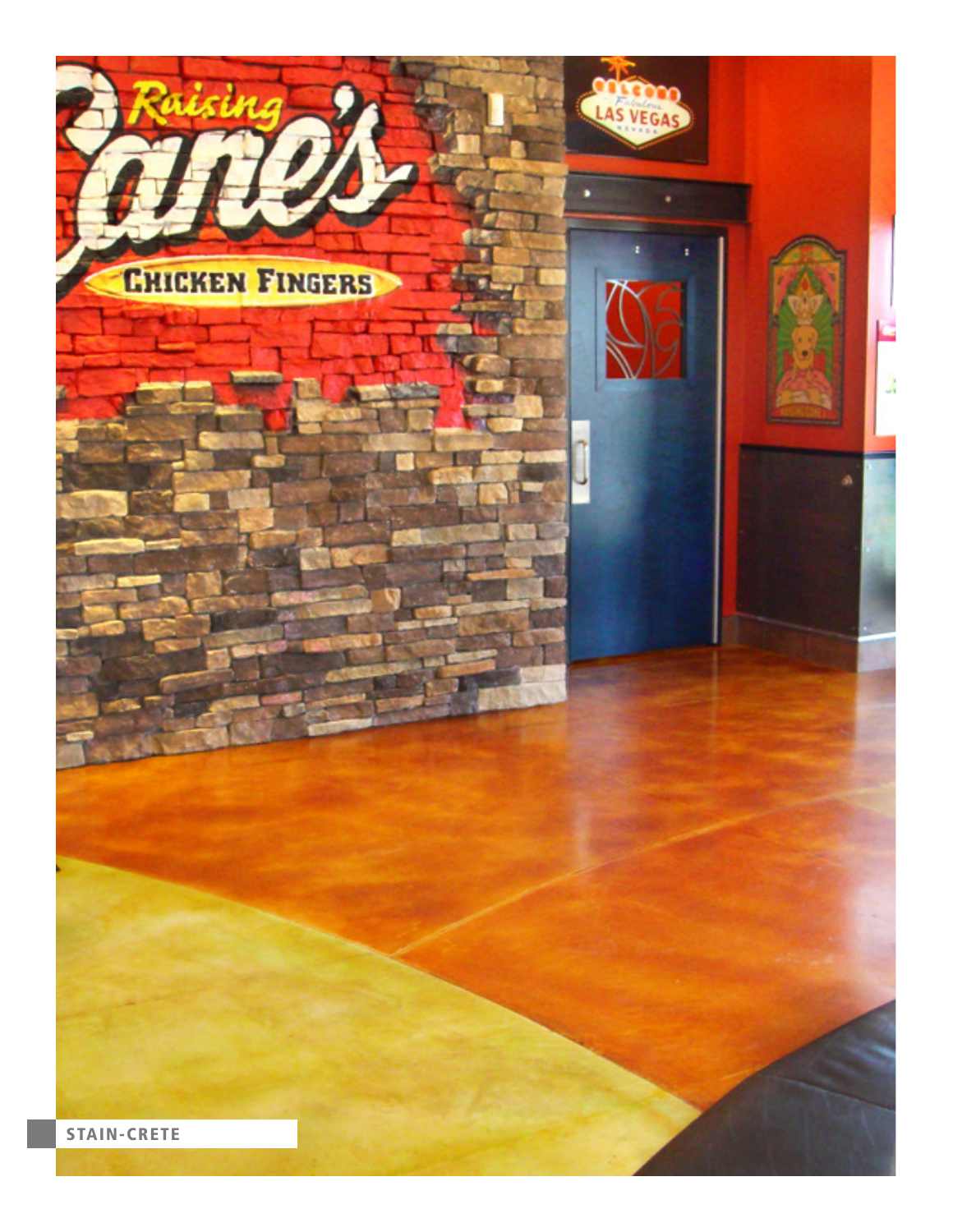## New Life To Old Concrete Floors *Transform plain concrete into surfaces rich in color*

**Stain-Crete** is not a paint cover up, but a reactive stain that penetrates concrete to restore and beautify existing concrete surfaces with distinctive, permanent color. The result is a marbled appearance with translucent highlights that does not chip, fade or peel. With multiple colors and creative design options available, an unlimited palette of possibilities is an affordable alternative to tile. Once sealed, Stain-Crete delivers a protected and low maintenance surface. With total flexibility and endless design freedom, Stain-Crete redefines elegance for venues such as restaurants, hotels, conference centers, dealerships and an array of commercial/retail locations.







**Stain-Crete** is ideal for any commercial or residential project needing to enhance any theme or decor with rich color. The resulting distinctive, beautifully marbled, translucent effect looks like natural stone. Stain-Crete can be used in conjunction with surfaces that have already been color hardened or integrally colored.



**Ideal for: Interior and Exterior Surfaces | Showrooms | Interior Floors**